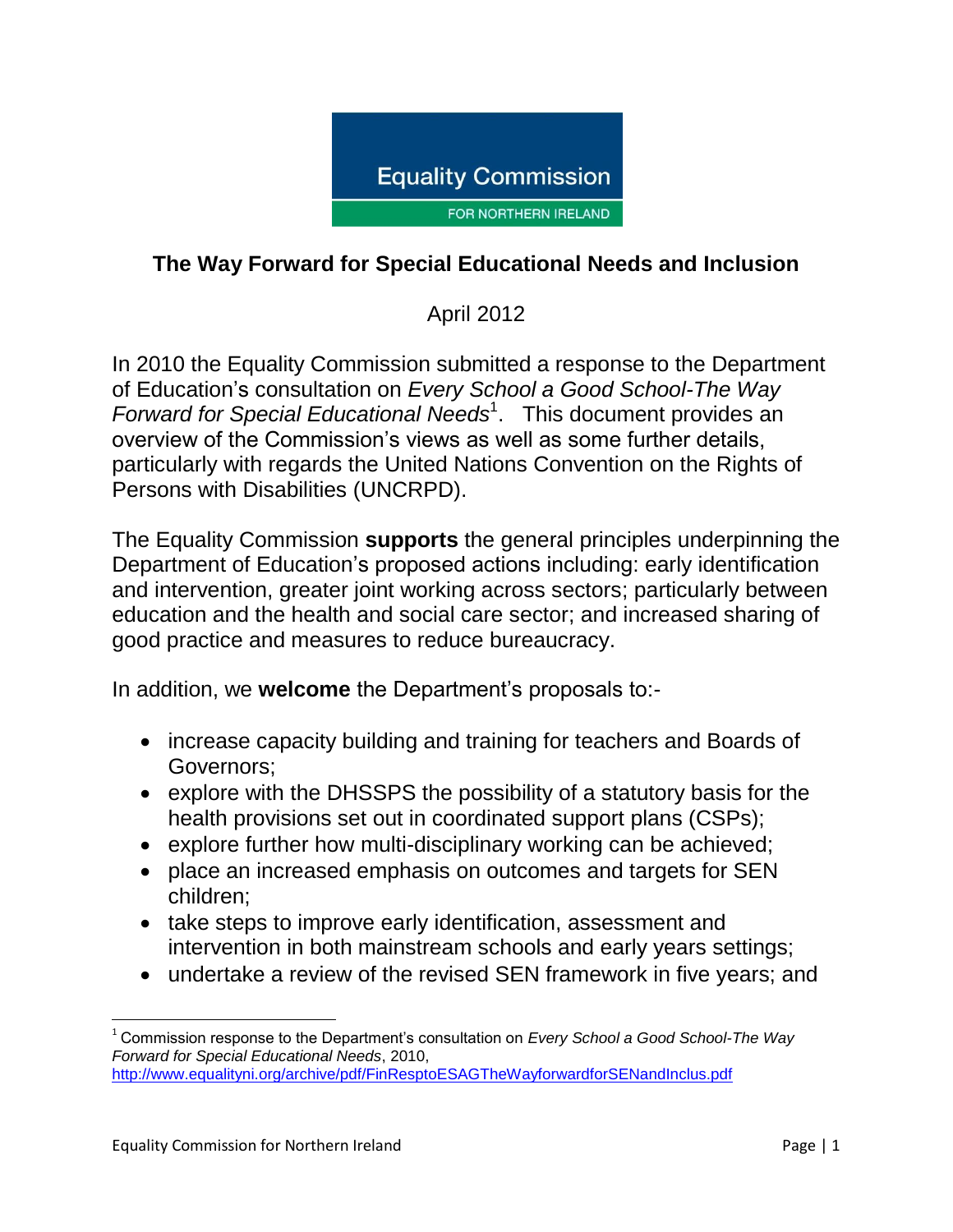explore ways to ensure the greater independence of DARS, in line with ETI recommendations.

### **Summary of ECNI Recommendations**

We **recommend** that the Department ensures that its reform proposals reflect the international standards set out in the **UNCRPD**. It is also essential that the Department's policies are not regressive and result in a lowering of protection/rights for disabled children.

In particular, the Commission **recommends** that, in line with the obligations on the UK Government under the UNCRPD, the Department ensures that, in the development, implementation and monitoring of its revised SEN framework:

- $\bullet$  the best interests of the child are a priority;
- disabled children have the right to express their views freely and that their views are given due weight;
- the out workings of the Department's proposals are not contrary to the obligation to ensure an inclusive education system;
- steps are taken to promote positive attitudes towards disabled people (including disabled pupils), tackle bullying of disabled children (including those with SEN), and to raise awareness within schools of the rights under the UNCRPD and the disability equality legislation as it applies to schools;
- it considers whether further steps are necessary in order to improve its data collection and analysis so as to ensure that it can effectively monitor and review the impact and outcomes of its proposed changes to the SEN framework.

We further **recommend** that the Department, when taking forward its proposals,

 considers multiple identity issues; for example, difficulties experienced by Traveller children or other black minority ethnic children with SEN;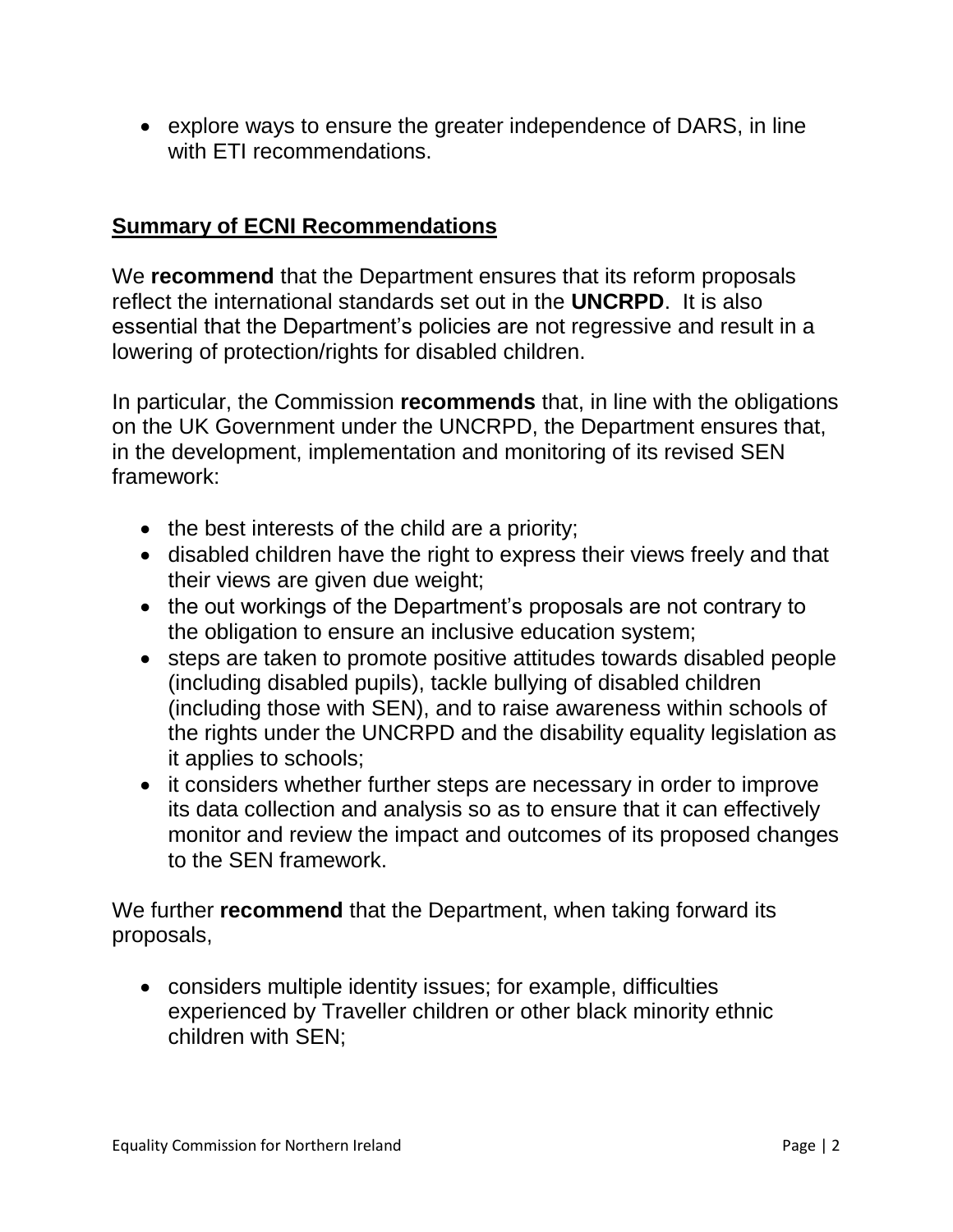- ensures that robust policies and procedures are put in place to increase transparency and accountability within schools;
- introduces legislative changes to the Special Educational Needs and Disability (NI) Order 2005 (SENDO 2005) in order to place an additional duty on schools to provide auxiliary aids and services, where reasonable;
- undertakes legislative reform of SENDO 2005 in order to strengthen and harmonise protection for disabled pupils in schools;
- liaises with the Department of Justice (DOJ) in order to ensure that practices and procedures of SENDIST do not restrict access to justice for disabled children, including those with SEN. In particular, we **recommend** that:-
	- the decisions of SENDIST are made publically available;
	- additional access to legal aid or representation at SENDIST for disabled complainants;
	- improvements are made in relation to physical arrangements at SENDIST hearings.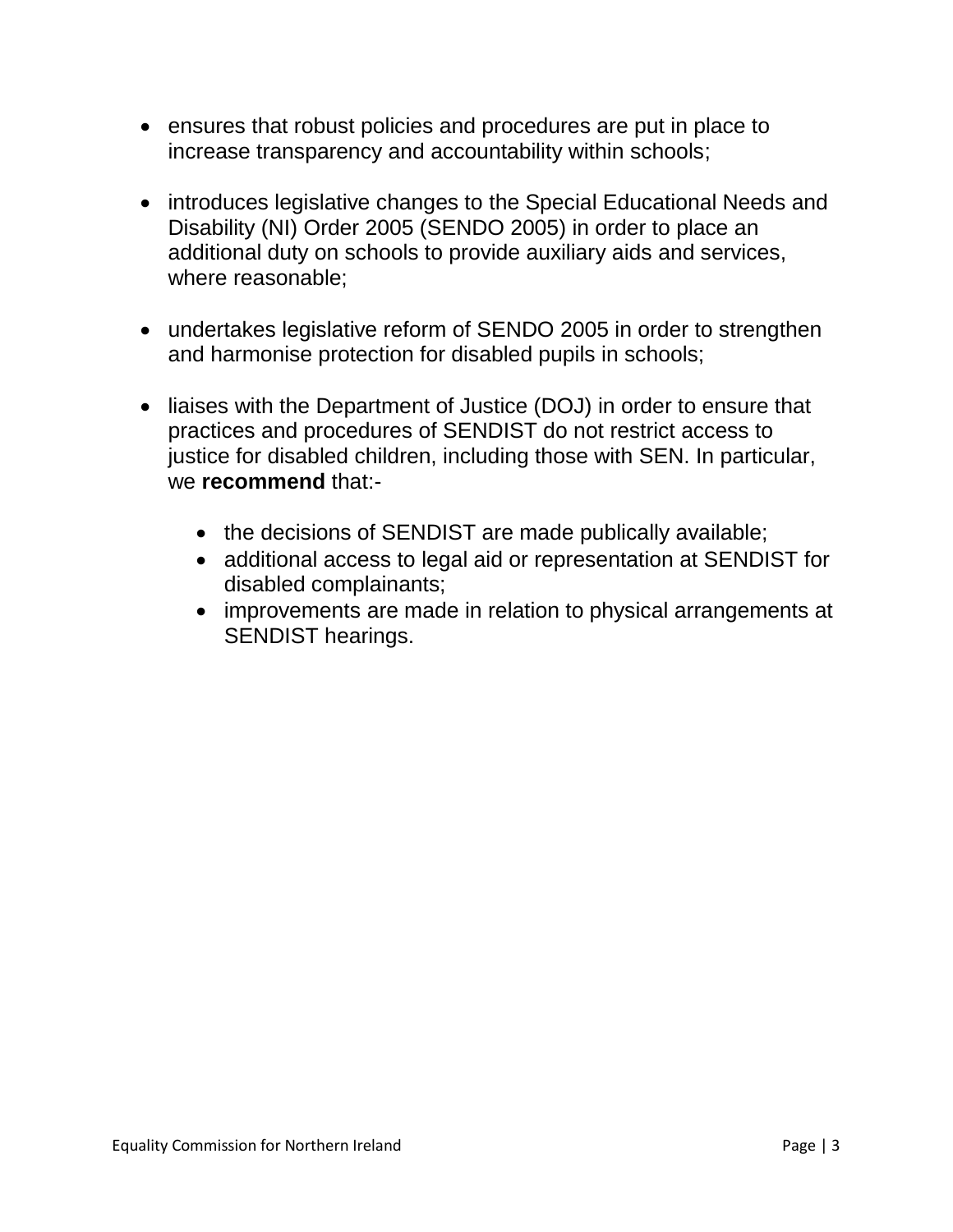### **Further Details on Specific Recommendations**

We have outlined below further details in relation to specific recommendations.

## **Meeting UNCRPD Obligations and Standards**

The Commission, along with the Northern Ireland Human Rights Commission, has been designated under the UN Convention on the Rights of Persons with Disabilities (UNCRPD) as the independent mechanism tasked with promoting, protecting and monitoring implementation of the UNCRPD Northern Ireland.

It is important that the Department's reform proposals reflect the standards set out in the UNCRPD. In addition, it is essential that the Department's policies are not regressive and result in a lowering of protection/rights for disabled children.

As regards relevant obligations under the UNCRPD, **Article 7** (children with disabilities) places a responsibility on State Parties to ensure that the **best interests** of the child are a primary consideration. This is also reflected in the guiding principles of the United Nations Convention on the Rights of the Child (UNCRC).

Article 7 further places an obligation on State Parties to ensure that children with disabilities have the **right to express their views freely and that their views are given due weight.** This is also reflected in the guiding principles of the UNCRC, namely respect for the views of child and the right to express their views freely on all matters affecting them, with due weight in accordance with their age and maturity.

These two core principles must be reflected at all stages of the Department's proposals, including the degree to which children are involved in the development and implementation of personal learning plans, co-ordinated support plans and appeals or reviews relating thereto.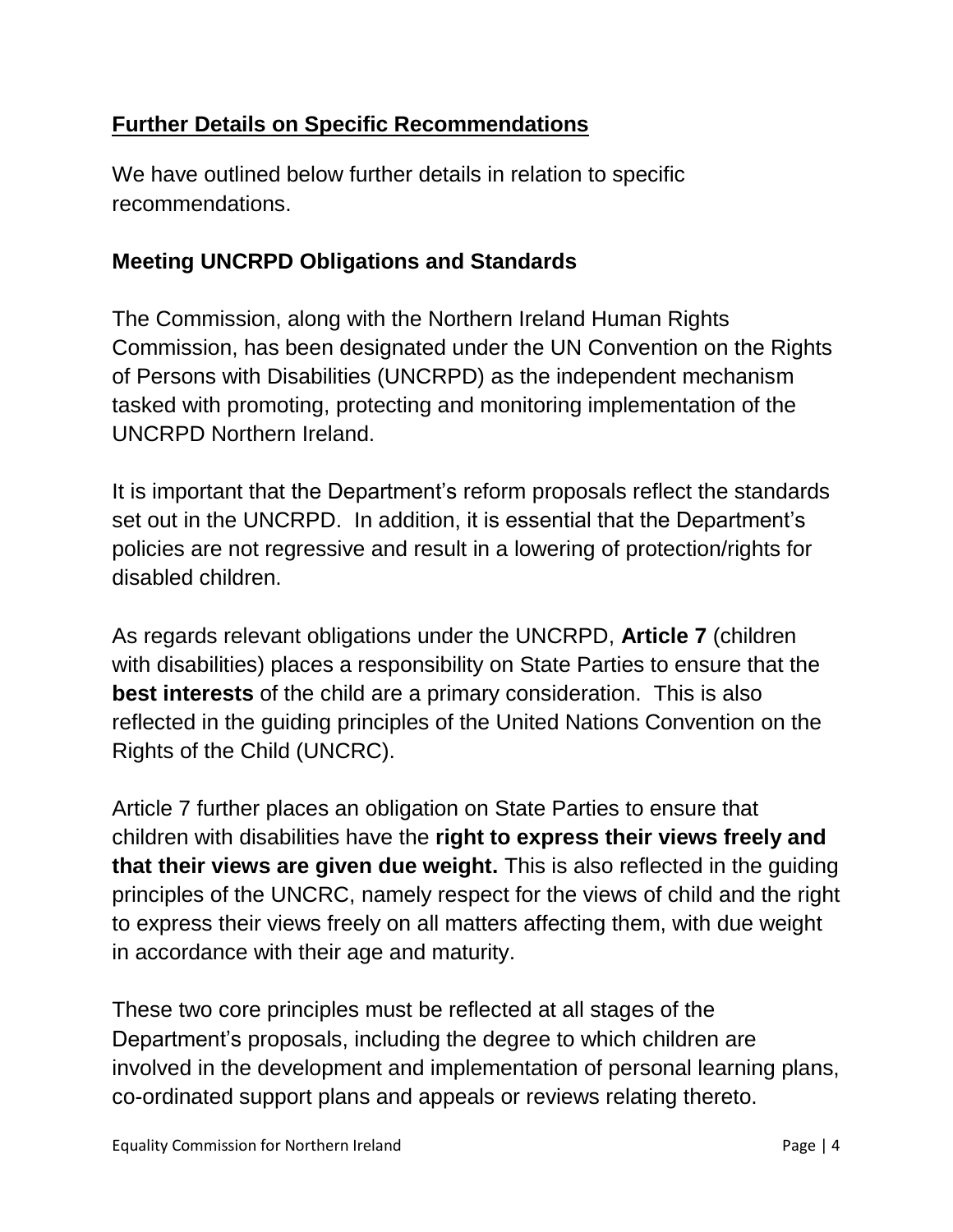It is also important for Departmental guidance (such as Codes of Practice) to reiterate these principles and obligations enshrined in the UNCRPD and UNCRC.

In addition, **Article 24** of the UNCRPD (education) places an obligation on State Parties to ensure an **inclusive education system** at all levels. It is therefore important that the Department ensures that the outworking of its proposals is not contrary to the obligation to ensure an inclusive education system and the underlying principle of SENDO 2005 which is to promote inclusion of all disabled children in mainstream schools.

The Commission has recently published independent research entitled "*Disability Programmes and Policies: How does Northern Ireland Measure*  Up?<sup>2</sup>". This research presents evidence of areas of substantial shortfalls in public policy and programme delivery in Northern Ireland relative to the key requirements of the UNCRPD. The research identified awareness raising, in terms of the rights of disabled people and challenging negative attitudes towards disabled people, as a key area for action.

**Article 8** of the UNCRPD places obligations on State Parties to raise awareness of the issues affecting disabled people and to combat stereotypes and prejudices and specifically to '**make sure that schools and other places of learning teach respect for the rights of disabled people**.'

The Commission welcomes the proposal to provide additional training and capacity building for Principals and teachers in order to enable them to effectively carry out their responsibilities under a revised SEN framework.

l

<sup>2</sup> *Disability Programmes and Policies: How Does Northern Ireland Measure Up?,* Disability Action commissioned by the Equality Commission, 2012, <http://www.equalityni.org/sections/default.asp?secid=7>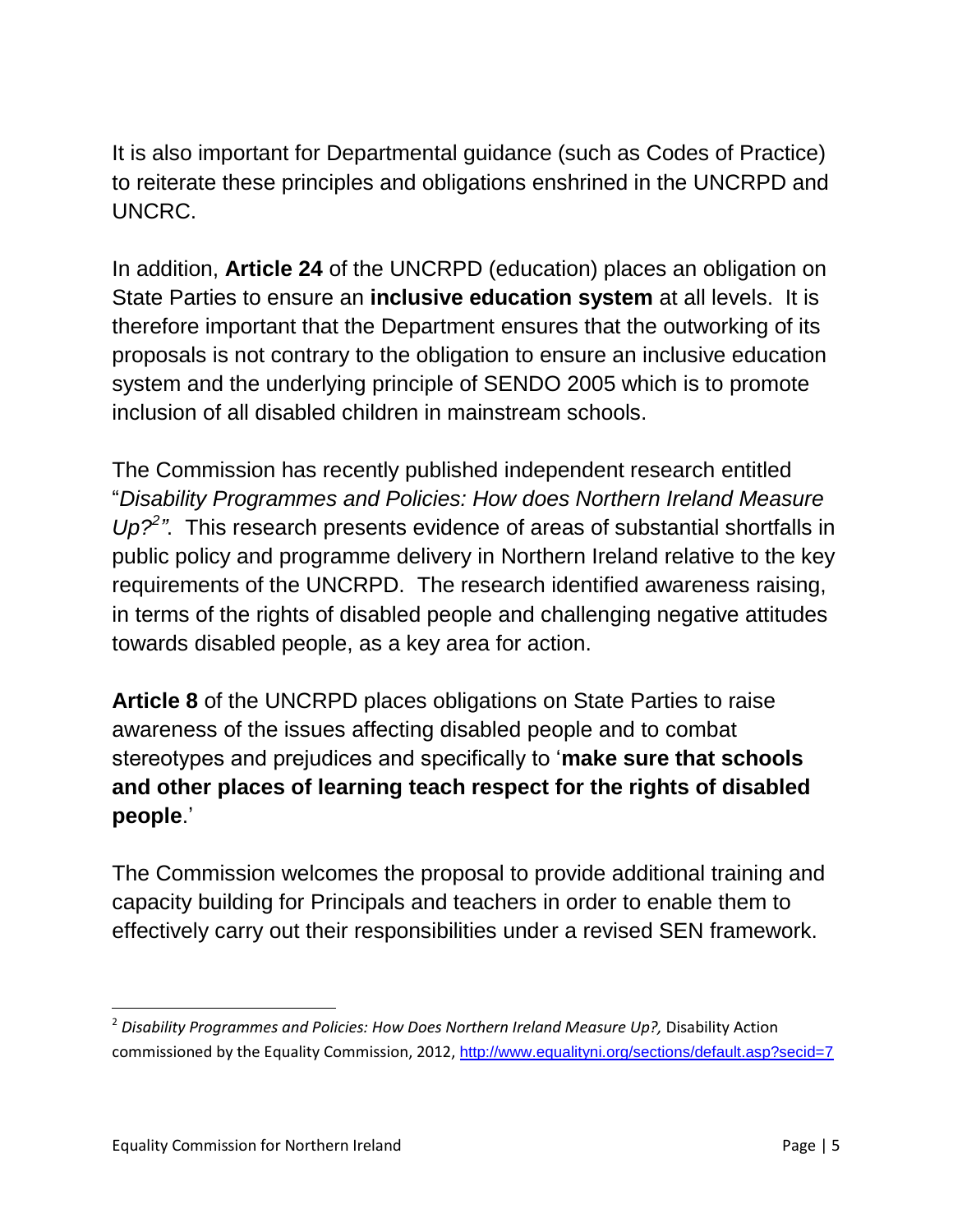As highlighted in our previous response<sup>3</sup>, whilst we recognise that teachers are competent to make general assessments of educational needs for children, the highly complex and specialised assessment of children with SEN requires specialist training. We consider that without specific qualifications and training there is a high risk of missing early identification of needs and appropriate interventions.

The Commission **recommends** that training also includes **training on positive attitudes** towards disabled pupils, and to raise awareness of disabled people's rights under disability equality legislation and the UNCRPD; in furtherance of the statutory duty on the Department and the Board under the Disability Discrimination Order (DDO) disability duties, and Article 8 of the UNCRPD.

We further **recommend** training for Boards of Governors on these issues. In addition, the need to promote positive attitudes and be aware of disabled people's rights under SENDO and UNCRPD should be reinforced in Departmental Codes of Practice and guidance on the revised SEN framework.

In line with the obligations set out in Article 8, we **recommend** that steps are taken to tackle **disability- related bullying** of children with SEN and to promote positive attitudes towards disabled pupils amongst all pupils.

It is of note that the Education and Library Boards survey of the experiences of children with SEN in schools indicated that 58% of those surveyed at KS2, 55 % of KS3 and 45% of KS4 experienced bullying, and the report indicates that there is a clear link between the incidence of bullying and  $\text{SEN}^4$ ;

l <sup>3</sup> Commission response to the Department's consultation on *Every School a Good School-The Way Forward for Special Educational Needs*, 2010, <http://www.equalityni.org/archive/pdf/FinResptoESAGTheWayforwardforSENandInclus.pdf>

<sup>4</sup> *It is good to listen, experiences of pupils with special educational needs , 2010, NI Education and Library Boards and others,* <http://www.staffcom.org.uk/pdfs/ItsGoodtoListen.pdf>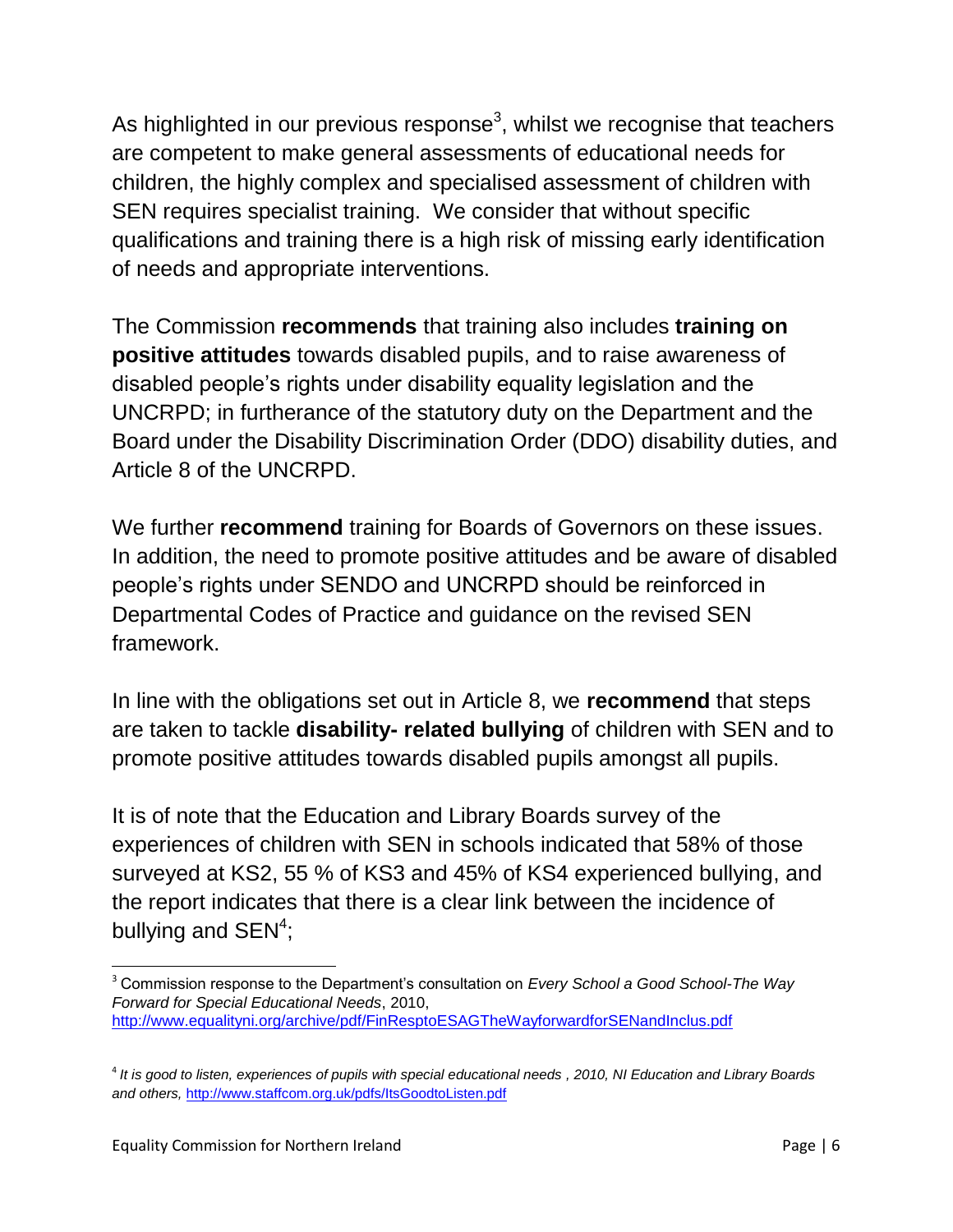In addition, the UNCRPD (see, in particular, **Article 5**) places an obligation on the UK Government to prohibit all discrimination on the basis of disability and guarantee to persons with disabilities equal and effective legal protection against discrimination on all grounds.

Under **Article 4**, there is a general obligation on the UK Government to take all appropriate measures, including legislation, to modify or abolish existing laws, regulations, customs and practices that constitute discrimination against persons with disabilities.

As set out in more detail below, the Commission **recommends** a series of legislative changes to SENDO 2005, which we consider are in keeping with the obligations placed on the UK Government under the UNCRPD.

Finally, **Article 31** of the UNCRPD places obligations on the UK and other Member States to ensure the collection and assessment of statistics and other data in order to enable them to learn more about the barriers that exist for disabled people and to better understand how they can put into practice the UNCRPD.

As set out in the recent independent research commissioned by the Commission, *Disability Programmes and Policies: How does Northern Ireland Measure Up?,* the availability of robust data, information and statistics is central to evidence based policy making and to an effective monitoring process under Article 33 of the UNCRPD. Article 31 identifies the purpose of data and statistics collection and outlines the standards to be used for the collection, and maintenance and use of this information.

The Department will note that one of the findings of the research in relation to the statistical and data requirements of the UNCRPD, is that statistics on policies and programmes were very rarely disaggregated to give information on persons with disabilities or on the **type of disability**.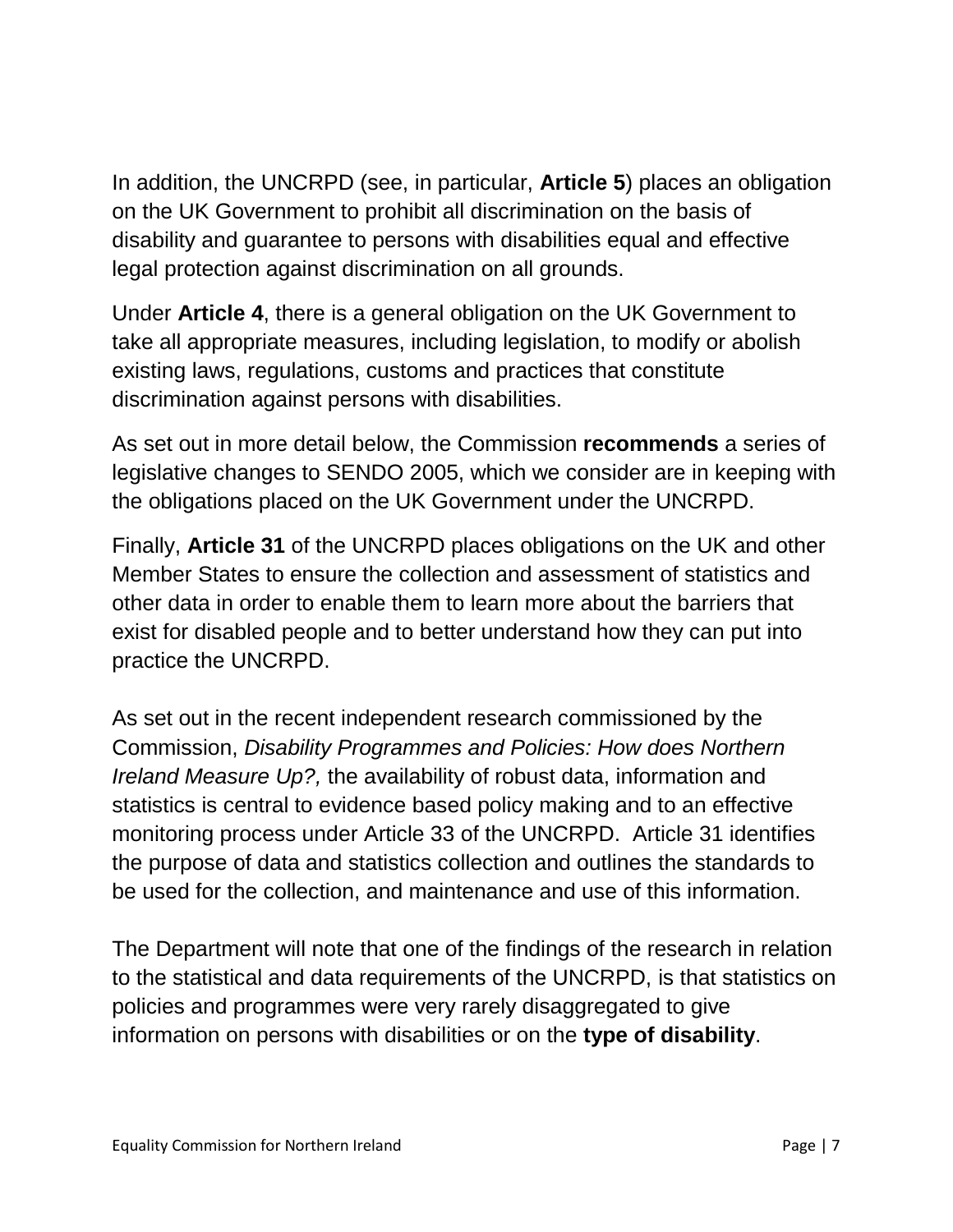The research further commented that it was 'currently extremely difficult to measure the effectiveness of government policies in relation to people with disabilities' and this was 'due to a lack of co-ordinated and effective monitoring to quantify the impact of policy change'. The research also highlighted difficulties in that systems were not monitored or policed and where information was available, it was not readily accessible or available in formats required by disabled people.

The research highlighted that statistics, data collection and access information was one of three **priority areas** identified as a key area where the UNCRPD is not being fully implemented in Northern Ireland with respect to policies and programmes.

In light of this, we **recommend** that the Department considers whether further steps are necessary in order to improve its data collection and analysis relating to disabled children in schools so as to ensure that it can effectively monitor and review the impact of its proposed changes to the SEN framework.

It is important that the Department effectively monitors the overall **outcomes** associated with the revised SEN framework; for example, as regards the educational attainment of children with SEN, experiences of pupils with SEN who access support through the SEN framework, the performance of schools/boards in meeting their revised duties.

The Commission's research report on **Inequalities in Education** in 2010, has, for example, highlighted the fact that the gap in educational attainment has widened between disabled children and non-disabled children between1998-2008.

Progress can be monitored though school leaver surveys, school reports, school census, ETI reports, as well as the nature and level of complaints to DARS and SENDIST. The Education and Library Boards survey of the experiences of disabled children in schools in 2010, referred to above, is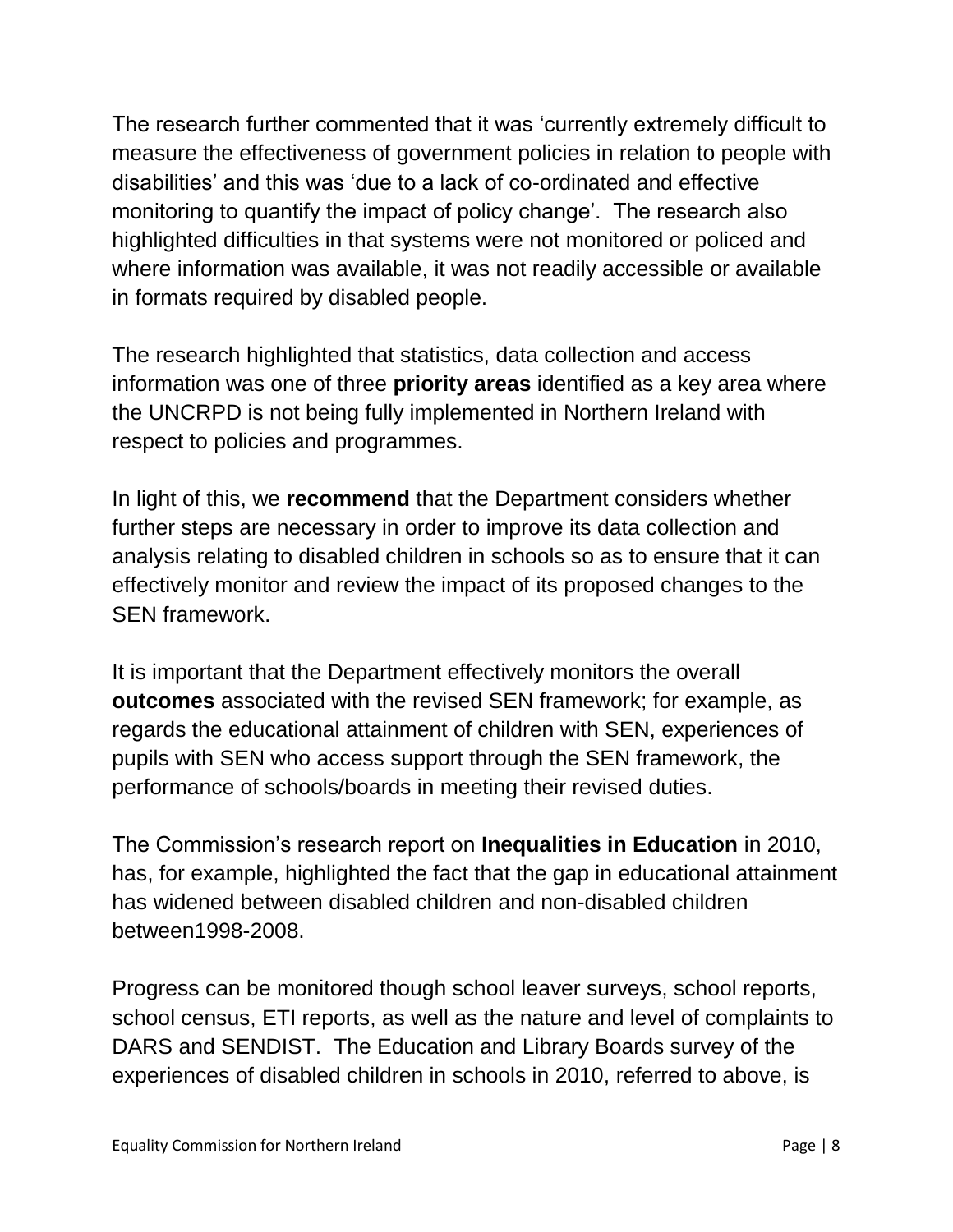also a useful benchmark against which to assess whether or not a revised framework has improved their experiences, in certain areas.

#### **Multiple Identity Issues**

The Commission also **recommends** that the Department considers **multiple identity** issues when taking forward its proposals. The Department will, for example, be aware of the high incidences of SEN amongst Traveller children.

We recommend that the Department considers whether there are particular barriers experienced by Traveller children or other black minority ethnic children (for example, who experience language barriers) due to their multiple identities, and that specific measures (with associated outcomes) are set to address these barriers.

It is also important that any **training** for Teachers / Principals / Governors or any guidance issued by the Department specifically refers to the need to address barriers faced by, and challenge negative stereotypes of, disabled children with multiple identities.

### **Transparency and accountability**

We note that the Department has indicated that 'further consideration needs to be given to determine how funding arrangements will support the new policy'.

As highlighted in our earlier consultation response, the Commission indicated that the emphasis in devolving the overall SEN budget to schools is not necessarily the most cost-effective use of this resource. In particular, we were of the view that it shifts the responsibility for outcomes to schools and away from a higher level strategic over-view that could be built into an area based planning framework.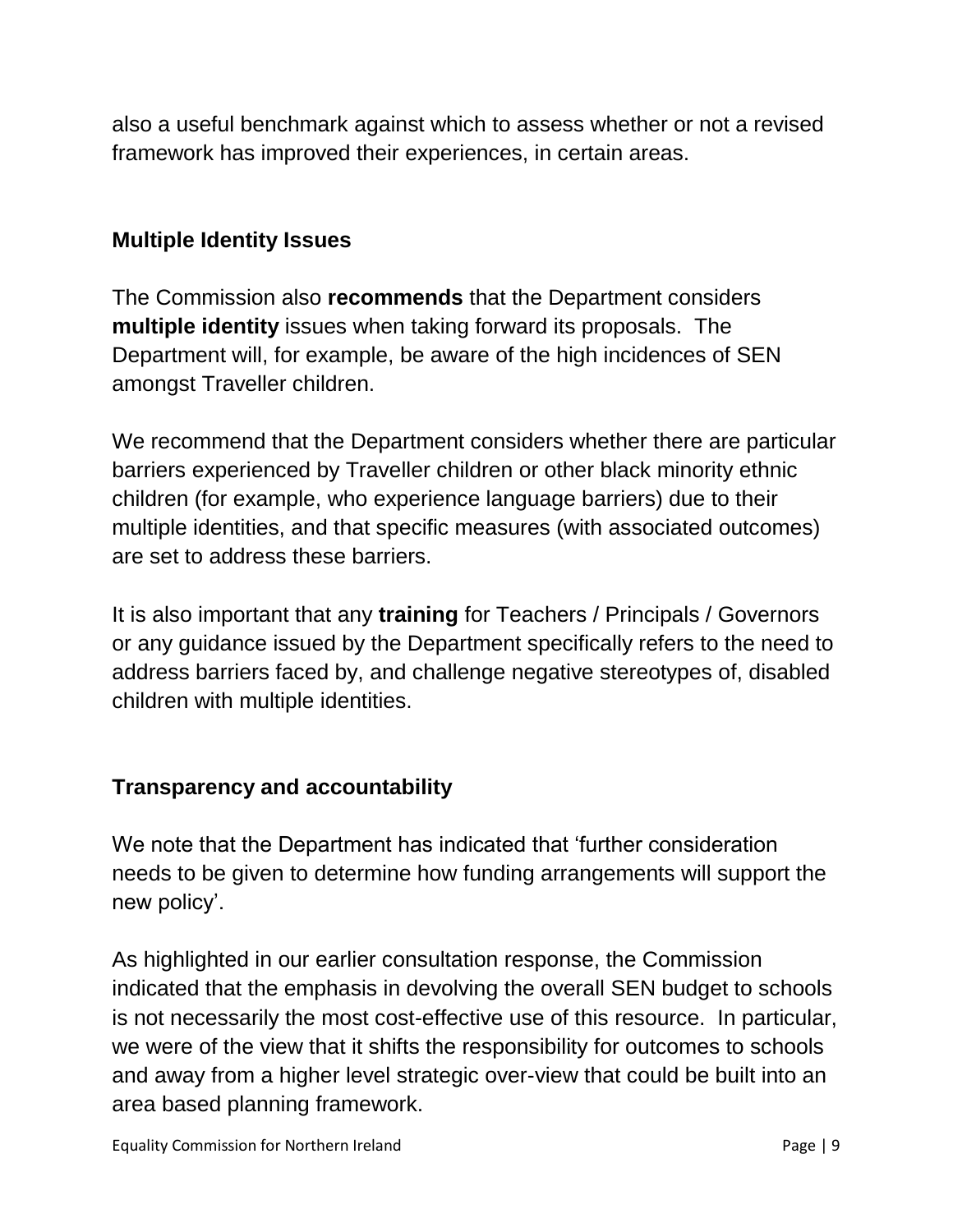It is of note that parents have on a number of occasions raised with the Commission the difficulties they have experienced when schools have used money allocated to be spent for the purposes of meeting special educational needs, on other non-related areas.

In addition we would raise concerns, as highlighted in the Department's report, that according to ETI reports 18% of primary schools and 38% of post primary schools inspected in 2010/11 did not have arrangements to identify, assess and meets the needs of SEN pupils to a sufficiently high standard.

These concerns highlight the importance of ensuring that robust policies and procedures are put in place to increase transparency and accountability within schools, so that money allocated for special educational needs is used solely for that purpose.

# **Legislative reform (DDA 1995 and SENDO 2005)**

Although not specifically raised as part of the Department's consultation on the reform of the SEN framework, the Commission is of the view that there are a number of important issues within the responsibility of the Department which impact on disabled children, both those with or without **SEN.** 

In particular, as set out in detail in the Commission's proposals for disability law reform *Strengthening Protection for Disabled People<sup>5</sup>, there are a* number of further changes which are required in order to strengthen protection for disabled pupils in schools.

 $\overline{\phantom{a}}$ 

<sup>&</sup>lt;sup>5</sup> Strengthening Protection for Disabled People, proposals for Reform - March 2012 ECNI, [http://www.equalityni.org/sections/default.asp?cms=The Law\\_Pressing for reform\\_Disability law](http://www.equalityni.org/sections/default.asp?cms=The%20Law_Pressing%20for%20reform_Disability%20law%20reform&cmsid=4_967_970&id=970&secid=5)  [reform&cmsid=4\\_967\\_970&id=970&secid=5](http://www.equalityni.org/sections/default.asp?cms=The%20Law_Pressing%20for%20reform_Disability%20law%20reform&cmsid=4_967_970&id=970&secid=5)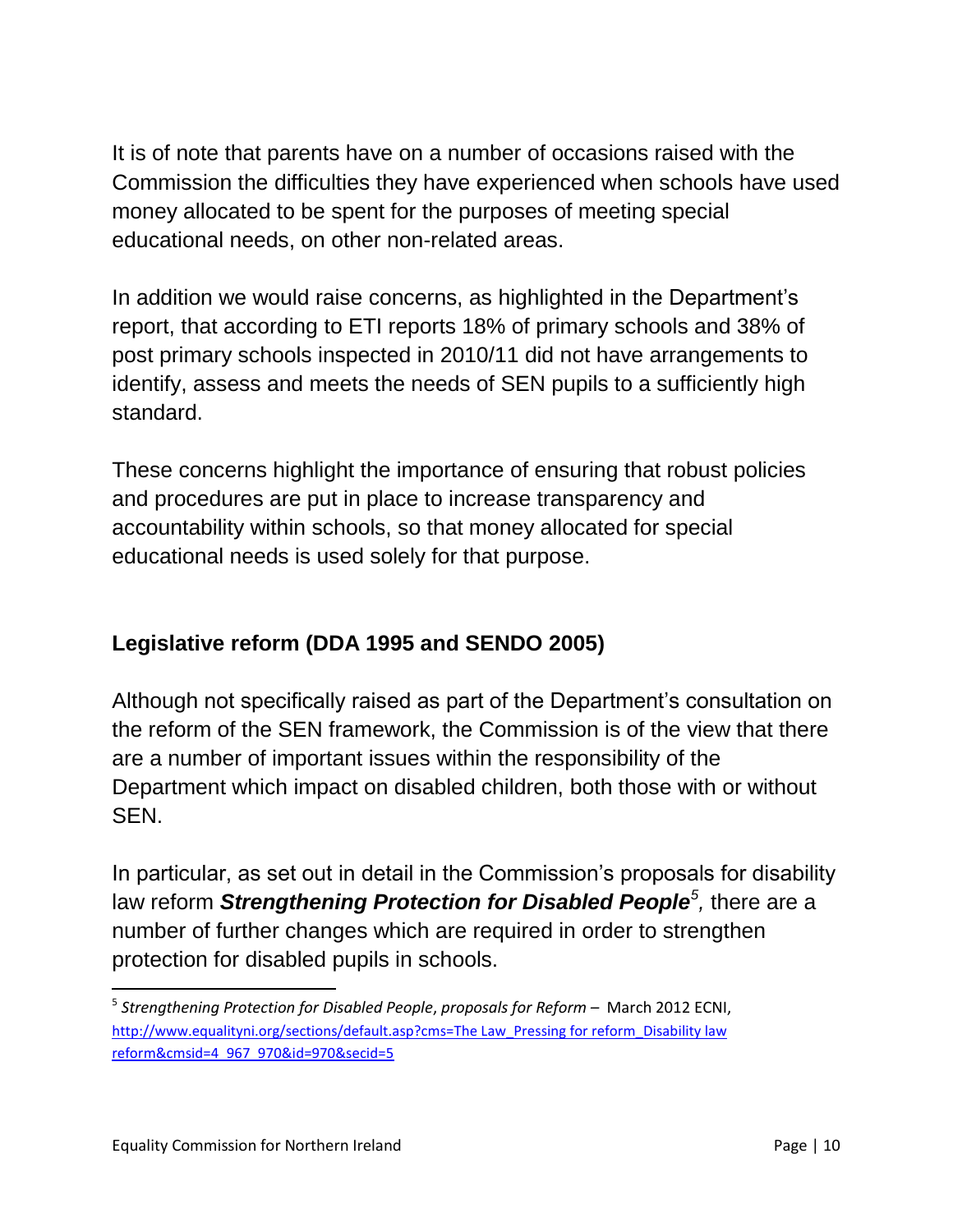For example, the Commission **recommends** changes to SENDO 2005 in order to place an additional duty on schools to provide **auxiliary aids and services** for disabled pupils, where reasonable; in circumstances where a failure to do so would put the disabled pupil at a substantial disadvantage compared to non-disabled pupils.

The Commission also **recommends** that the current residual duty on the Education & Library Boards under SENDO 2005 in relation to the making of reasonable adjustments for disabled pupils or prospective pupils, is extended so that it includes a requirement to provide auxiliary aids and services. This recommendation is in line with changes due to be implemented in Great Britain under the Equality Act 2010 in September 2012.

In addition, wider changes are needed both to the Disability Discrimination Act 1995 (DDA 1995) and SENDO 2005 in order to address inconsistencies and strengthen protection against discrimination and harassment for disabled people.

For example, there is currently **less protection** for disabled pupils in schools than for disabled students in further and higher education. In addition, legislative changes are required in order to address the impact of the House of Lords' decision in *Malcolm<sup>6</sup> in 2008* which significantly restricted the ability of disabled people (including disabled pupils in schools) to pursue complaints of disability-related discrimination.

Again, these changes will help ensure that Northern Ireland equality law **keeps pace** with changes which already have taken place in Great Britain or are due to be implemented.

 $\overline{\phantom{a}}$  $6$  Mayor and Burgesses of the London Borough of Lewisham v Malcolm [2008]UKHL 43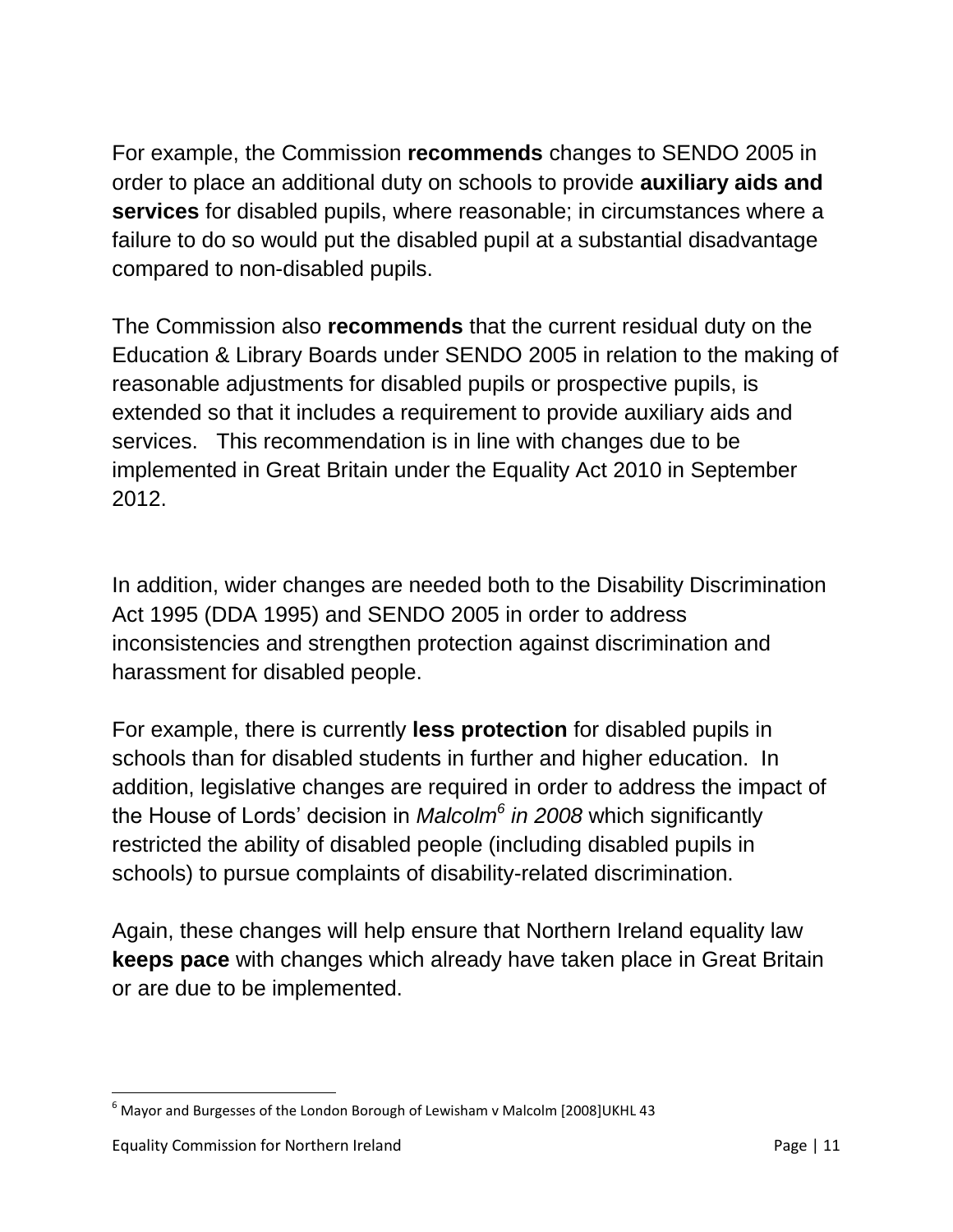### **Accessibility Plans**

The Department will be aware that under SENDO 2005, there is a **duty on Education and Library Boards** to plan for accessibility over time. In particular, there is a duty on Boards to produce a **written strategy** on how, over a prescribed period, they intend to improve the physical environment of schools for the purpose of increasing the extent to which disabled pupils are able to take advantage of education and associated services provided by schools.

Boards also have a duty to take into account any **guidance** issued by the Department of Education about the content of their strategy, as well as the need to allocate adequate resources for implementing the strategy. We understand that the Department has undertaken a pre-consultation on this guidance but that no formal guidance had been issued.

In addition, there is also a **duty on schools** (Board of Governors) to prepare and implement a **written accessibility plan** for a prescribed period which must include information on the physical accessibility of school premises, accessibility of the curriculum and the provision of alternative formats. In addition, schools are under a **duty to have regard to the need to allocate adequate resources** for implementing the plan.

The Commission seeks **clarification** from the Department as to whether or not the Boards have produced a written strategy on how they intend to improve the physical environment of schools and whether or not schools have prepared and implemented written accessibility plans.

The difficulties faced by disabled pupils is highlighted by the case supported by the Commission of *Michaela Hollywood*; a case brought under SENDO 2005, a wheelchair user, who experienced difficulties due to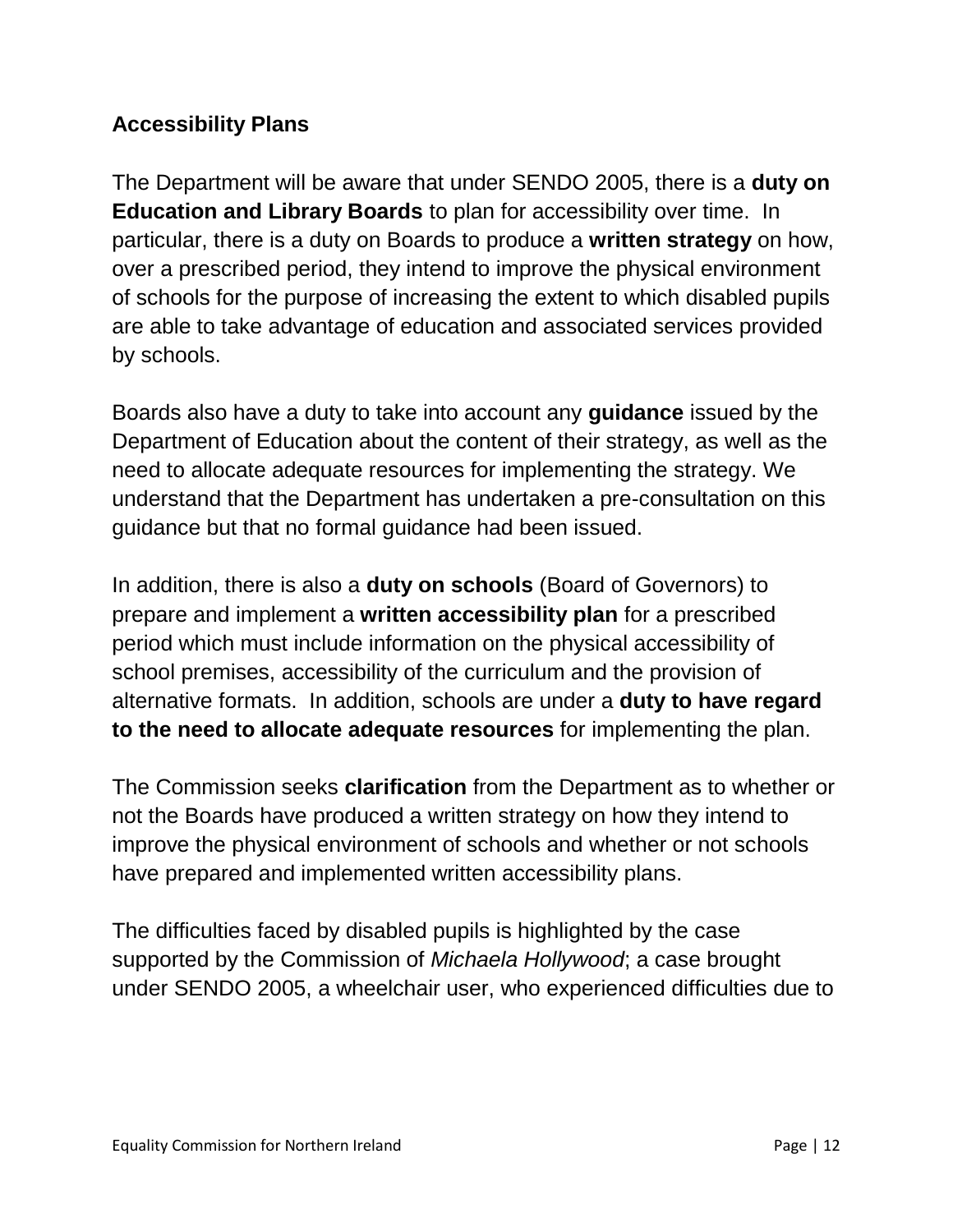her disability when she attempted to transfer to a new school in order to pursue an 'A' level.<sup>7</sup>

### **Reform of SENDIST**

The Commission had raised with the Department in its previous response the need for changes to SENDIST including difficulties experienced by disabled applicants when seeking the urgent listing of their cases. The Commission welcomes the improvements that have been made to the listing of cases.

However, the Commission concerns remain in relation to the following issues as regards SENDIST. We **recommend** that the Department liaises with the DOJ in order to ensure that the following policies, practices and procedures relating to SENDIST do not restrict access to justice for disabled children, including those with SEN.

First, the Commission **recommends** that decisions of SENDIST are made **publicly available**. Increased transparency and accessibility of decisions will assist potential complainants, who will have access to previous decisions of SENDIST to consider whether or not they have been subjected to disability discrimination.

Currently SENDIST decisions are restricted to the parties involved in the dispute. As a consequence, Boards will have access to all decisions, whereas only the individual complainant in a case will have access to the decision relating to their particular case.

This places a potential complainant and their legal advisor at a disadvantage as they are unable to ascertain what caselaw has developed relevant to their particular complaint. As set out below, complainants are

 $\overline{\phantom{a}}$ 

<sup>7</sup> Further details of this case, which settled, are highlighted in *Real People, Real Change, ten real stories*, ECNI, 2009, <http://www.equalityni.org/archive/pdf/RealPeople1009.pdf>